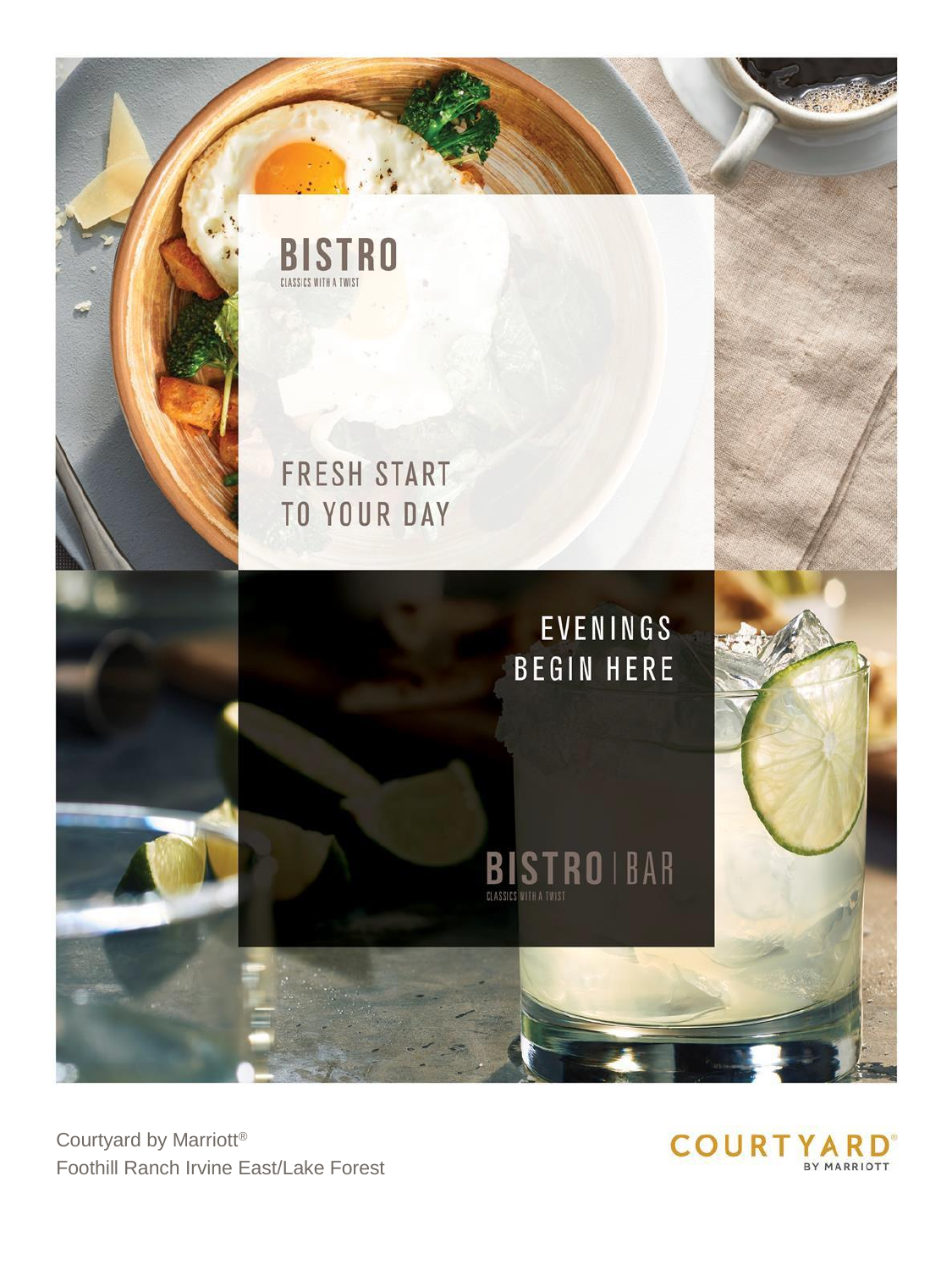

# BREAKFAST



#### **FRUITS AND PASTRIES \$16.00 / guest**

Variety of Seasonal Cut Fruit, Muffins, Scones, Banana Nut Bread, Assorted Juices, Starbucks Coffee & Tazo Tea.

### **ALL AMER ICA N TABLE \$21.00 / guest**

Muffins, Selection of Cereals with Milk, Classic Oatmeal with Toppings, Variety of Seasonal Cut Fruit, Scrambled Eggs, Sausage, Seasoned Breakfast Potatoes, Assorted Juices, Starbucks Coffee & Tazo Tea (15 guest minimum)

### **DELUXE CONTINENTAL \$19.00 / guest**

Variety of Pastries, Selection of Cereals with Milk, Assorted Yogurts, Variety of Seasonal Cut Fruit, Classic Oatmeal with Toppings, Assorted Juices, Starbucks Coffee & Tazo Tea (10 guest minimum)

#### **YOGURT BAR \$16.00 / guest**

Greek & Regular Vanilla Yogurt, Assorted Cut Fruits, Smoothie Shooters, Varity of Juices, Assorted Pastries, Toppings: Granola, Raisins, Chocolate Chips

#### **BISTRO CHOICE \$16.00 / guest**

Guest Orders 1 Item per Category **Entrees**: Balanced Breakfast Sandwich, Bistro Breakfast Sandwich, Breakfast Burrito, Banana Bread French Toast, Avocado Toast **Beverages:** Soda, Tall Drip Coffee, Tall Hot Tea, Milk, Juice, Bottled Water

**B EVE R A GE SE R VI C E A L L D A Y \$8.00 / guest** Starbucks Coffee & Tazo Tea, Bottled Water, Assorted Soft Drinks

**B EVE R A GE SE R VI C E 4 H OU R S \$5.00 / guest** Starbucks Coffee & Tazo Tea, Bottled Water, Assorted Soft Drinks

**COFFE E STATIO N \$40.00 / gallon** Regular or Decaffeinated Starbucks Coffee

Courtyard by Marriott® Foothill Ranch Irvine East/Lake Forest Portola Parkway, Foothill Ranch, CA. 92610 T 949-951-5700 | Marriott.com/snafr 2

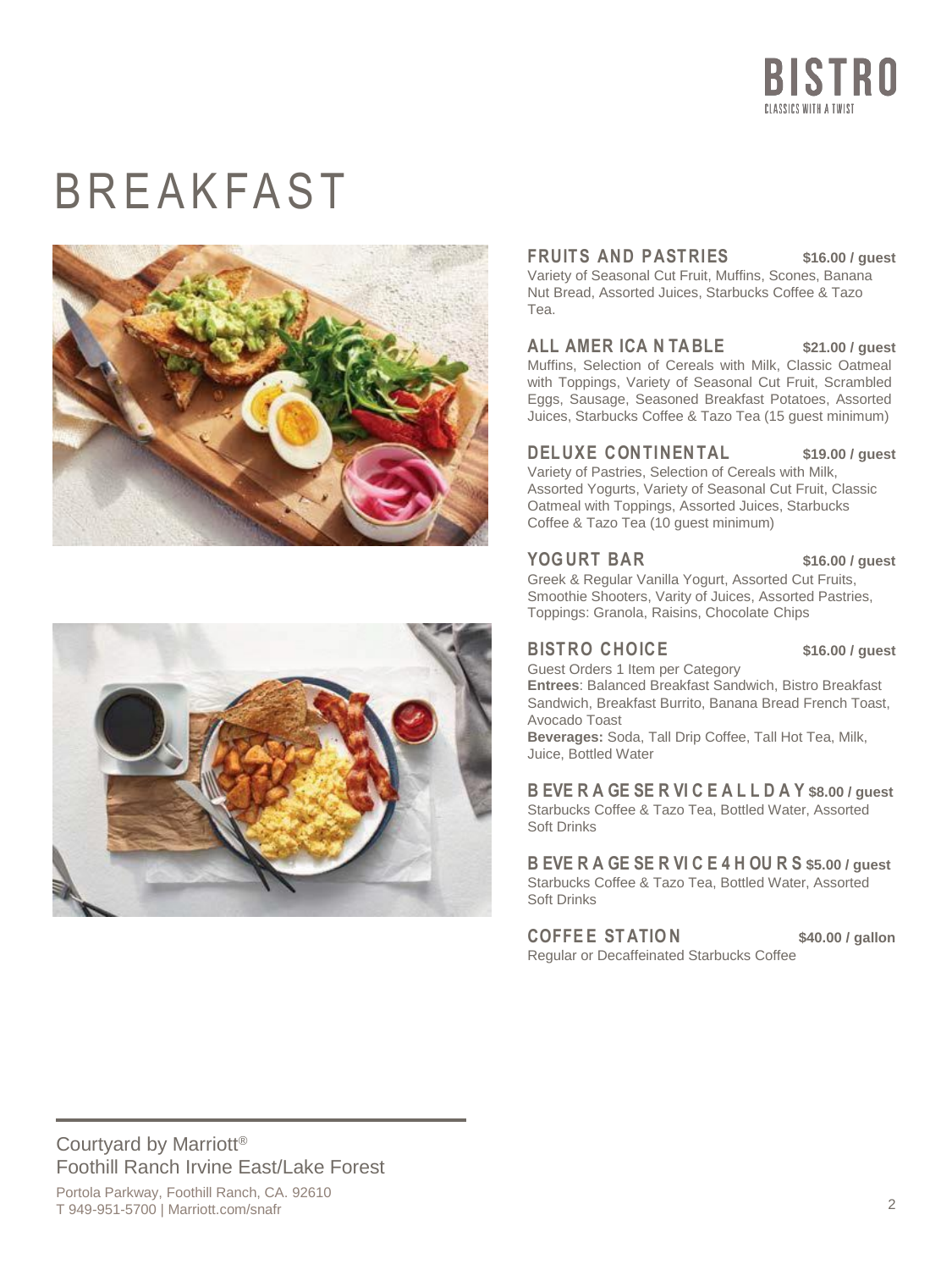

# LUNCH



#### **GREENHOUSE SALAD BAR \$15.00 / guest**

**Greens**: Spinach, Arugula, Romaine **Toppings**: Sliced Chicken, Bacon Bits, Grape Tomatoes, Pickled, Red Onion, Sliced Almonds, Cucumbers, Lemon Wedges, Gorgonzola Cheese, Croutons, Assortment of Dressing

**Assorted Soft Drinks**

#### **BISTRO CHOICE \$20.00 / guest**

Guest Orders 1 Item per Category **Entrees:** Green Goddess Chicken BLT, Three Cheese Grilled Cheese & Tomato Soup, Pesto Prosciutto Sandwich, Modern Cobb Salad, Little Gem Chicken Caesar Salad **Sides**: Kettle Chips, Fresh Cut Fruit **Dessert**: Dark Chocolate Sea Salt Cookie, Old Fashioned Carrot Cake **Assorted Soft Drinks** (15 Guest Maximum)

#### **DELI MARKET TABLE \$24.00 / guest**

Garden Green Salad & Soup of the day, Green Goddess Chicken BLT, Pesto Prosciutto Sandwich, Chicken Caesar Wrap, Assortment of Kettle Chips, Chefs Choice of Dessert, Assorted Soft Drinks

### **THE E NER GIZE R \$16.00 / guest**

Seasonal Whole Fruit, Trail Mix, Granola Bars, Energy Bars

**SW EET TOOTH \$16.00 / guest**  Dark Chocolate & Sea Salt Cookie, Old Fashioned Carrot Cake

**A HEALTHIER SIDE \$16.00 / guest** Seasonal Whole Fruit, Assorted Yogurts, Variety of Sobe Life Water

### **FIESTA T ABL E \$22.00/ guest**

Garden Green Salad Taco Bar Options: Beef or Chicken, Lettuce, Cheese, Tomatoes, Sour Cream, Pico de Gallo, Hot Sauce, Guacamole, Mini Tortillas, Refried Beans, Spanish Rice Mini Churros, Iced Tea & Lemonade (15 Guest Minimum)

Courtyard by Marriott® Foothill Ranch Irvine East/Lake Forest Portola Parkway, Foothill Ranch, CA. 92610

T 949-951-5700 | Marriott.com/snafr 3

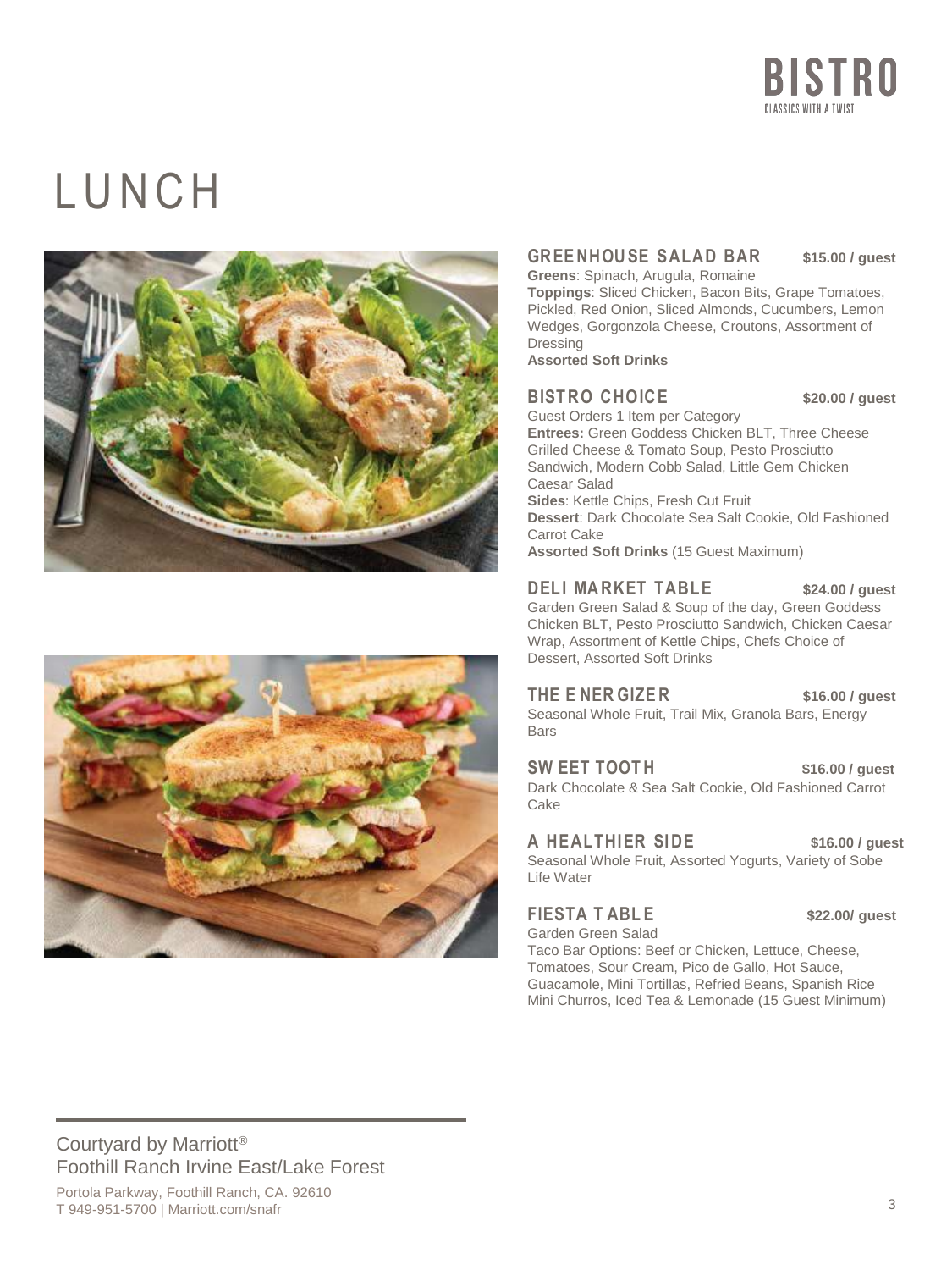

## DINNER



### **H OR D ' OEU VR ES**

| Hummus & Pita Chips                                    | \$5.00   |
|--------------------------------------------------------|----------|
| Chips & Salsa                                          | \$4.00   |
| Grilled Chicken & Bacon Quesadilla                     | \$6.00   |
| Chicken Wings with Buffalo or Hot Honey Garlic \$12.00 |          |
| French Fries with Dip Trio                             | \$4.00   |
| <b>Skillet Meatballs</b>                               | \$5.00   |
| <b>Butler - Minimum of 2 Hours</b>                     | \$150.00 |
| Each additional hour                                   | \$50.00  |

**SH A R ED PL A T T ER S BREADS & SPREADS \$20.00** Hummus, Cheese Spread, Spinach Artichoke Dip, Pita, Tortilla chips & Baguette Bread

| <b>GARDEN VEGETABLE TRAY</b>                    | \$25.00 |
|-------------------------------------------------|---------|
| Fresh Broccoli, Cauliflower, Cucumbers, Grapes, |         |
| Tomatoes, Carrots & Celery Sticks, Ranch Dip    |         |

**SEASONAL FRUIT TRAY \$30.00** Fresh Cut Cantaloupe, Honeydew, Pineapple, Strawberries, & Red Grapes

**CHEESE & FRUIT TRAY \$35.00** Assortment of Specialty Cheese, Fresh Strawberries, Red Grapes & Crackers

#### **MEAT & CHEESE TRAY \$45.00** Chef Choice of Cured Meats, Fine Cheeses, Artisan Crackers & Breads served with Fresh Fruits & an assortment of nuts

**ITALIAN TABLE \$22.00 / guest** Caesar Salad, Tomato Basil Soup, Garlic Toast, Penne Alfredo, Traditional Lasagna or Vegetarian Lasagna Cheesecake, Iced Tea & Lemonade **Add Grilled Chicken to Alfredo \$2.00 /guest**



Courtyard by Marriott® Foothill Ranch Irvine East/Lake Forest Portola Parkway, Foothill Ranch, CA. 92610 T 949-951-5700 | Marriott.com/snafr 4